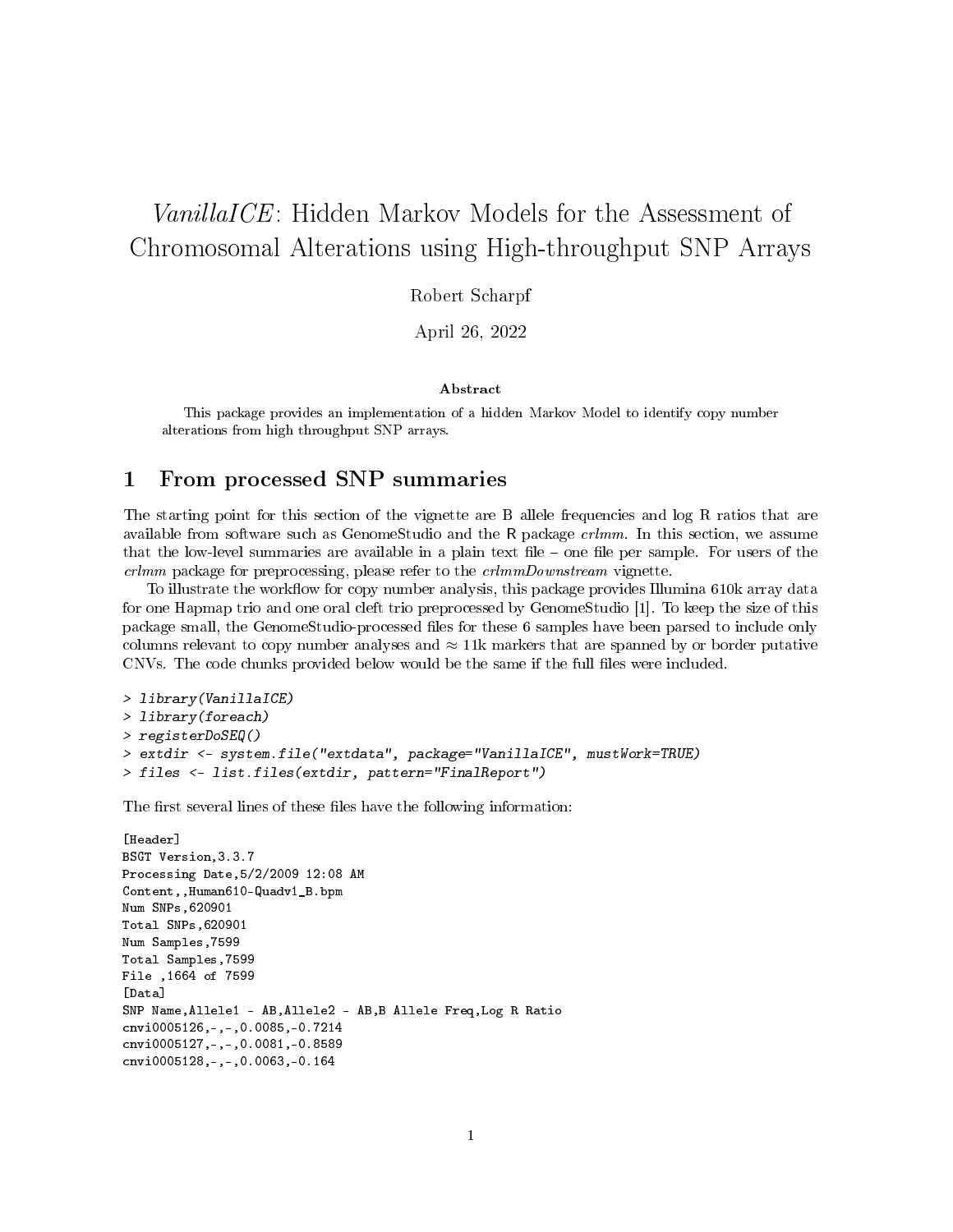The physical annotation of the markers in the genome can be downloaded from on-line resources or from annotation packages available from Bioconductor. Here, we provide a plain-text file containing the genomic annotation for the markers based on build UCSC build hg18:

> list.files(extdir, pattern="SNP\_info")

[1] "SNP\_info.csv"

The annotation file contains the the name of the SNP or nonpolymorphic marker ('Name'), an indicator for whether the marker is a SNP ('Intensity Only'), the chromosome name ('Chr'), and the genomic physical position ('Position'). The columns for the SNP annotation can be in any order and have different variable labels than the file provided with this package. Below, we copy the header of the provided annotation file:

```
Chr,Position,Name,Intensity Only
11,45380778,cnvi0005126,1
11,45382079,cnvi0005127,1
11,46561032,cnvi0005128,1
```
### 1.1 Organizing marker annotation

We require that marker-level annotation is represented as a GRanges-derived class. To read the plain text annotation file, we use the fread provided in the  $data_table$  package. In addition, we define an indicator for whether the marker is polymophic using the 'Intensity Only' flag. The SnpGRanges class created from the fgr object in the following code-chunk ensures that this binary indicator is created and can be reliably accessed in downstream processing.

```
> require(data.table)
> features <- suppressWarnings(fread(file.path(extdir, "SNP_info.csv")))
> fgr <- GRanges(paste0("chr", features$Chr), IRanges(features$Position, width=1),
                 isSnp=features[["Intensity Only"]]=0)> fgr \leq SnpGRanges(fgr)
> names(fgr) <- features[["Name"]]
```
Ideally, one should also include the genome build and information on the chromosome lengths appropriate to the build. Here, we extract the metadata on the chromosomes using BSgenome Bioconductor package for the hg18 build. Finally, we sort the fgr object such that the chromosomes are ordered by their seqlevels and the markers are ordered by their genomic position along the chromosome.

```
> library(BSgenome.Hsapiens.UCSC.hg18)
> sl <- seqlevels(BSgenome.Hsapiens.UCSC.hg18)
> seqlevels(fgr) <- sl[sl %in% seqlevels(fgr)]
> seqinfo(fgr) <- seqinfo(BSgenome.Hsapiens.UCSC.hg18)[seqlevels(fgr),]
> fgr \leq sort(fgr)
```
### 1.2 Organizing the marker-level summaries

The abbreviated plain text files included with this package and containing log R ratios and B allele frequencies from 2 trios are listed below.

> files <- list.files(extdir, full.names=TRUE, recursive=TRUE, pattern="FinalReport")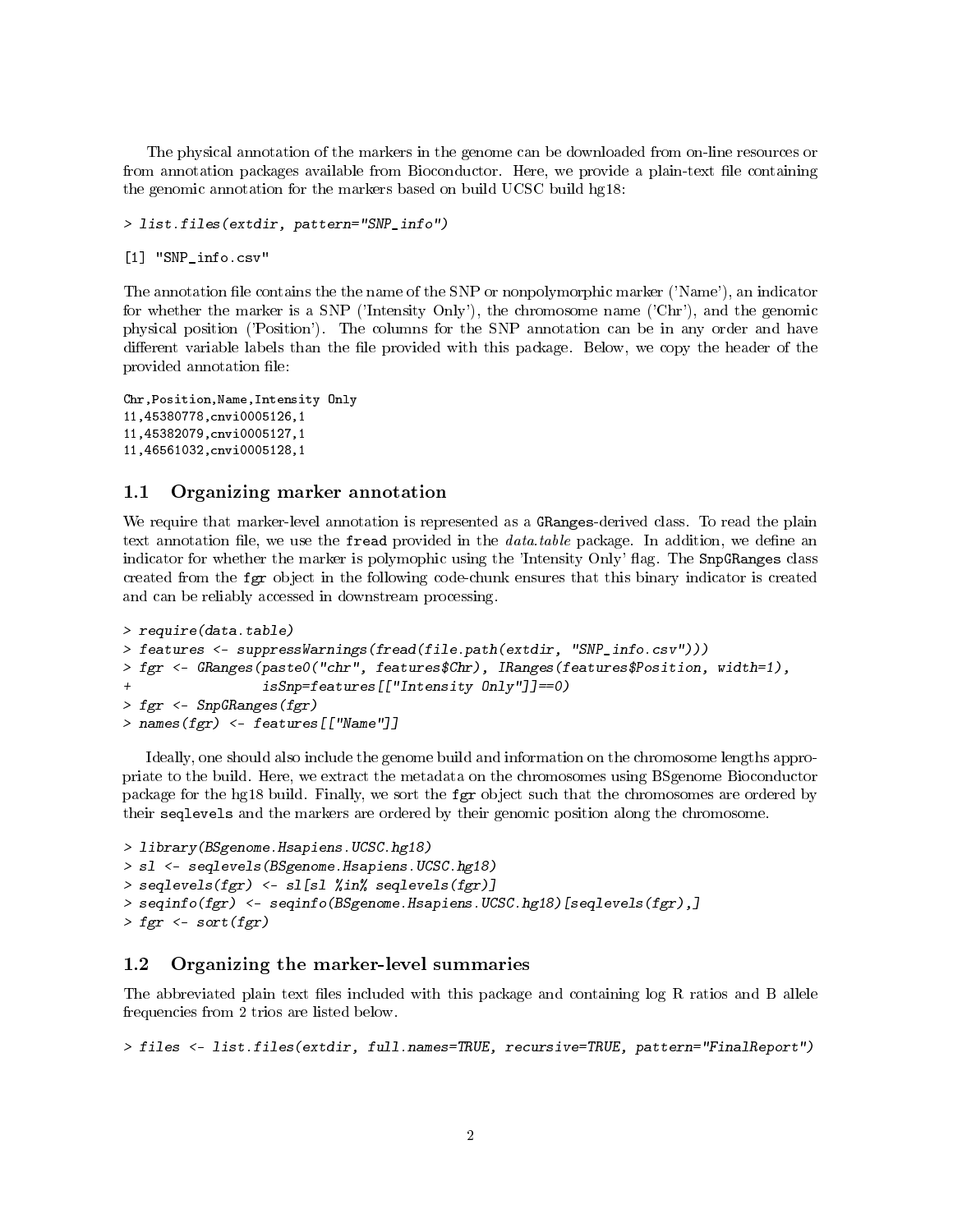We will parse these files into a specific format such that all downstream steps for copy number estimation no longer depend on the specific format of the source files. At this point, we can encapsulate the the names of the source files ('sourcePaths'), the location of where we intend to store the parsed data ('parsedPath'), and the genomic marker annnotation created in the preceding section in a single object called an ArrayViews.

```
> ##
> ## A directory to keep parsed files
> ##
> parsedDir <- tempdir()
> views <- ArrayViews(rowRanges=fgr, sourcePaths=files,
                      + parsedPath=parsedDir)
> lrrFile(views) <- file.path(parsedDir, basename(fileName(views, "lrr")))
> views@bafFiles <- file.path(parsedDir, basename(fileName(views, "baf")))
> views@gtFiles <- file.path(parsedDir, basename(fileName(views, "gt")))
> colnames(views) <- gsub(".csv", "", colnames(views))
> show(views)
class 'ArrayViews'
  No. files : 6
  No. markers: 11780
```
Because the format of the source files depends on upstream software and version number within software, our approach to parsing these files is to read one file and to store the appropriate metadata from this file so that subsequent files can be parsed in a similar fashion. We use the fread to read in the first file.

```
> ## read the first file
> dat <- fread(files[1], skip="[Data]")
> head (dat, n=3)
    SNP Name Allele1 - AB Allele2 - AB B Allele Freq Log R Ratio
1: cnvi0005126 - - - - - 0.0085 -0.7214
2: cnvi0005127 - - 0.0081 -0.8589
3: cnvi0005128 - - - - 0.0063 -0.1640
```
Next, we select which columns we plan to keep. Again, the required data for downstream processing is the name of the SNP identifier, the  $log R$  ratios, and B allele frequencies.

```
> ## information to store on the markers
> select_columns <- match(c("SNP Name", "Allele1 - AB", "Allele2 - AB",
+ "Log R Ratio", "B Allele Freq"), names(dat))
```
We also specify the order in which we will store the marker-level summaries by matching the rownames of the views object with the names of the markers in the source file:

```
> index_genome <- match(names(fgr), dat[["SNP Name"]])
```
Similar to the parameter classes defined in Rsamtools, we encapsulate the information for parsing the columns and rows of the source files in a class. In addition, we specify which variable names in the source file refers to log R ratios ('cnvar'), B allele frequences ('bafvar'), and genotypes ('gtvar').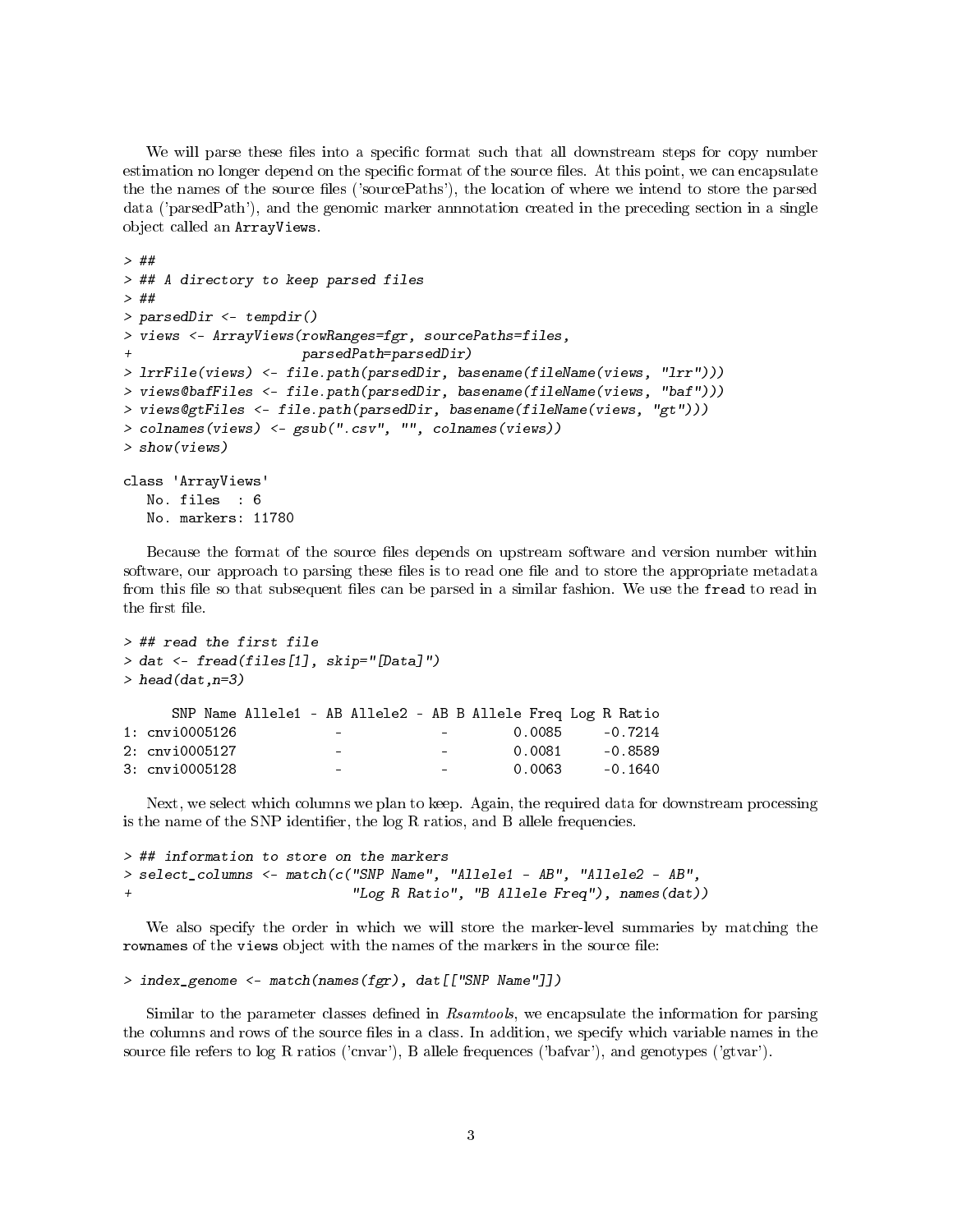```
> scan_params <- CopyNumScanParams(index_genome=index_genome,
+ select=select_columns,
+ cnvar="Log R Ratio",
+ bafvar="B Allele Freq",
+ gtvar=c("Allele1 - AB", "Allele2 - AB"))
```
The parseSourceFile will parse a single file in the views object (by default, the first file) according to the parameters for reading the data in the scan\_params object and write the output to the parsedPath directory. In particular, the parseSourceFile returns NULL.

```
> parseSourceFile(views, scan_params)
```
Apart from confirming their existance, the user should not have a need to directly access the parsed files. Utilities for querying these files are provided through the views object.

```
> head(list.files(parsedPath(views)), n=3)
```

```
[1] "FinalReport1664_baf.rds" "FinalReport1664_gt.rds"
[3] "FinalReport1664_lrr.rds"
```
### 1.3 Accessors for the parsed data

The preference for writing the parsed data to disk rather than keeping the data in RAM is simply that the latter does not scale to projects involving thousands of samples. For the former, slices of the parsed data easily be accessed from the parsedPath directory via methods defined for the ArrayViews class. For example, one can use accessors for the low-level summaries directly: lrr, baf, and genotypes for log R ratios, B allele frequencies, and genotypes, respectively. The user has the option of either subsetting the views object or subsetting the matrix returned by the accessor to extract the appropriate data slice. In the following examples, we access data on the first 2 markers.

```
> lrr(views)[1:2, ]
```

```
FinalReport1664.txt FinalReport1675.txt
rs12789205 0.271 -0.169
rs2114088 0.114 -0.182
      FinalReport1686.txt FinalReport6841.txt
rs12789205 0.191 -0.084
rs2114088 -0.114 0.253
      FinalReport6872.txt FinalReport6903.txt
rs12789205 0.067 -0.101
rs2114088 -0.076 -0.043
> ## or
> lrr(views[1:2, ])
       FinalReport1664.txt FinalReport1675.txt
rs12789205 0.271 -0.169
rs2114088 0.114 -0.182
      FinalReport1686.txt FinalReport6841.txt
rs12789205 0.191 -0.084
rs2114088 -0.114 0.253
      FinalReport6872.txt FinalReport6903.txt
rs12789205 0.067 -0.101
rs2114088 -0.076 -0.043
```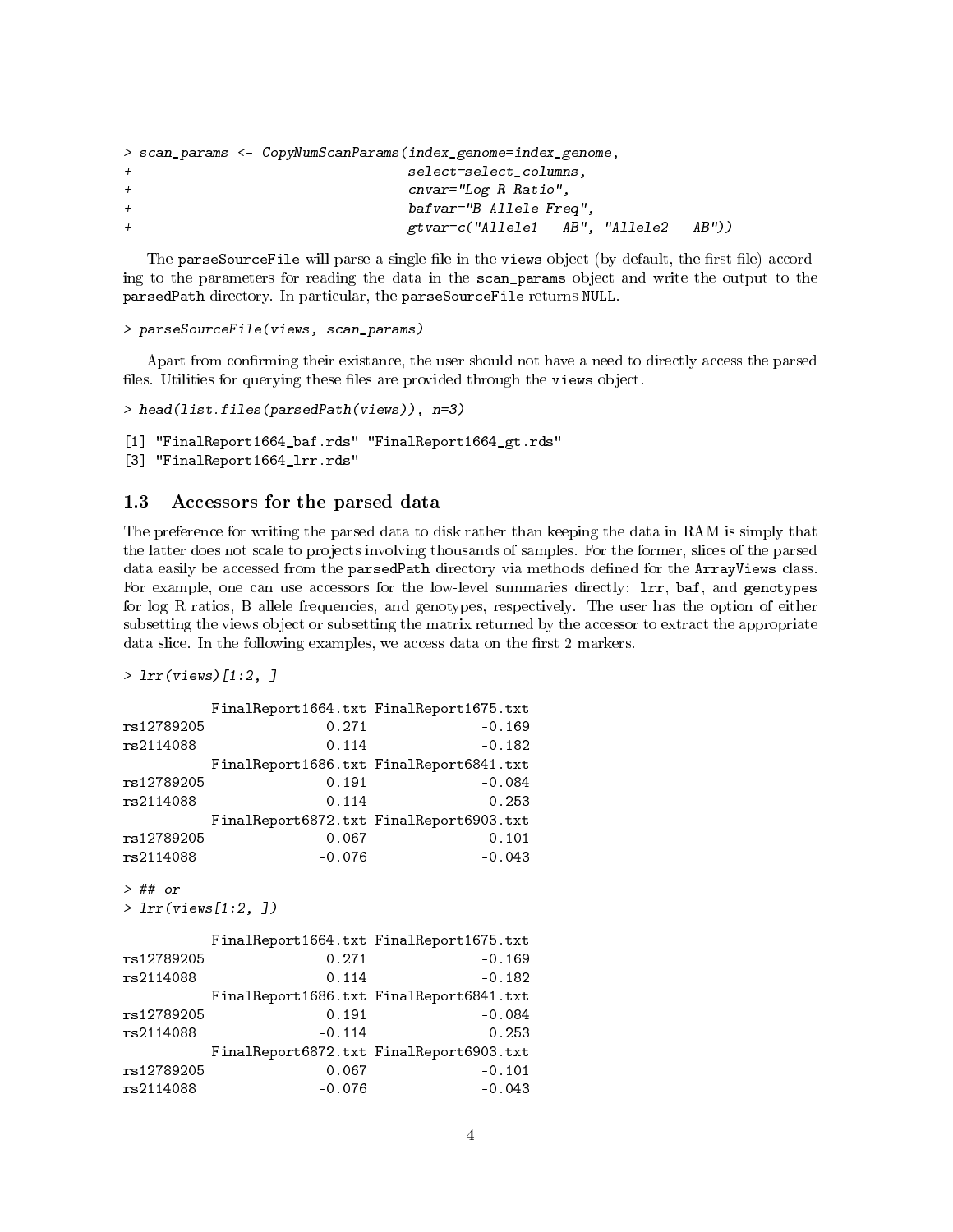> ## B allele frequencies > baf(views[1:2, ]) FinalReport1664.txt FinalReport1675.txt rs12789205 0.999 0.529 rs2114088 0.000 0.000 FinalReport1686.txt FinalReport6841.txt rs12789205 0.549 0.481 rs2114088 0.000 0.000 FinalReport6872.txt FinalReport6903.txt rs12789205 0.482 0.488 rs2114088 0.000 0.493 > ## Use :: to avoid masking by function of the same name in crlmm > VanillaICE::genotypes(views)[1:2, ] FinalReport1664.txt FinalReport1675.txt rs12789205 3 2 rs2114088 1 1 FinalReport1686.txt FinalReport6841.txt rs12789205 2 2 rs2114088 1 1 FinalReport6872.txt FinalReport6903.txt rs12789205 2 2 rs2114088 1 2

More often, it is useful to extract the low-level data in a RangedSummarizedExperiment-derived object such that meta-data on the samples remains bound to the columns of the assay data (log R ratios / B allele frequencies) and meta-data on the rows remains bound to the rows of the assay data. This is accomplished by applying the SnpExperiment function to a views object. In the following example, we create a RangedSummarizedExperiment-derived object for the first three samples in the views object.

```
> snp_exp <- SnpExperiment(views[, 4:5])
> show(snp_exp)
class: SnpArrayExperiment
dim: 11780 2
metadata(0):
assays(2): cn baf
rownames(11780): rs12789205 rs2114088 ... rs5994329 rs1055232
rowData names(1): isSnp
colnames(2): FinalReport6841.txt FinalReport6872.txt
colData names(0):
```
### 2 Hidden Markov model

### 2.1 HMM parameters

The hidden Markov model for inference of germline copy number from SNP array data was originally described in Scharpf et al. [3] but has evolved to focus more on B allele frequencies than genotype call probabilities [the latter requires a dependency on the crlmm package]. Many of the the updates for computing emission probabilities have been described more recently [2].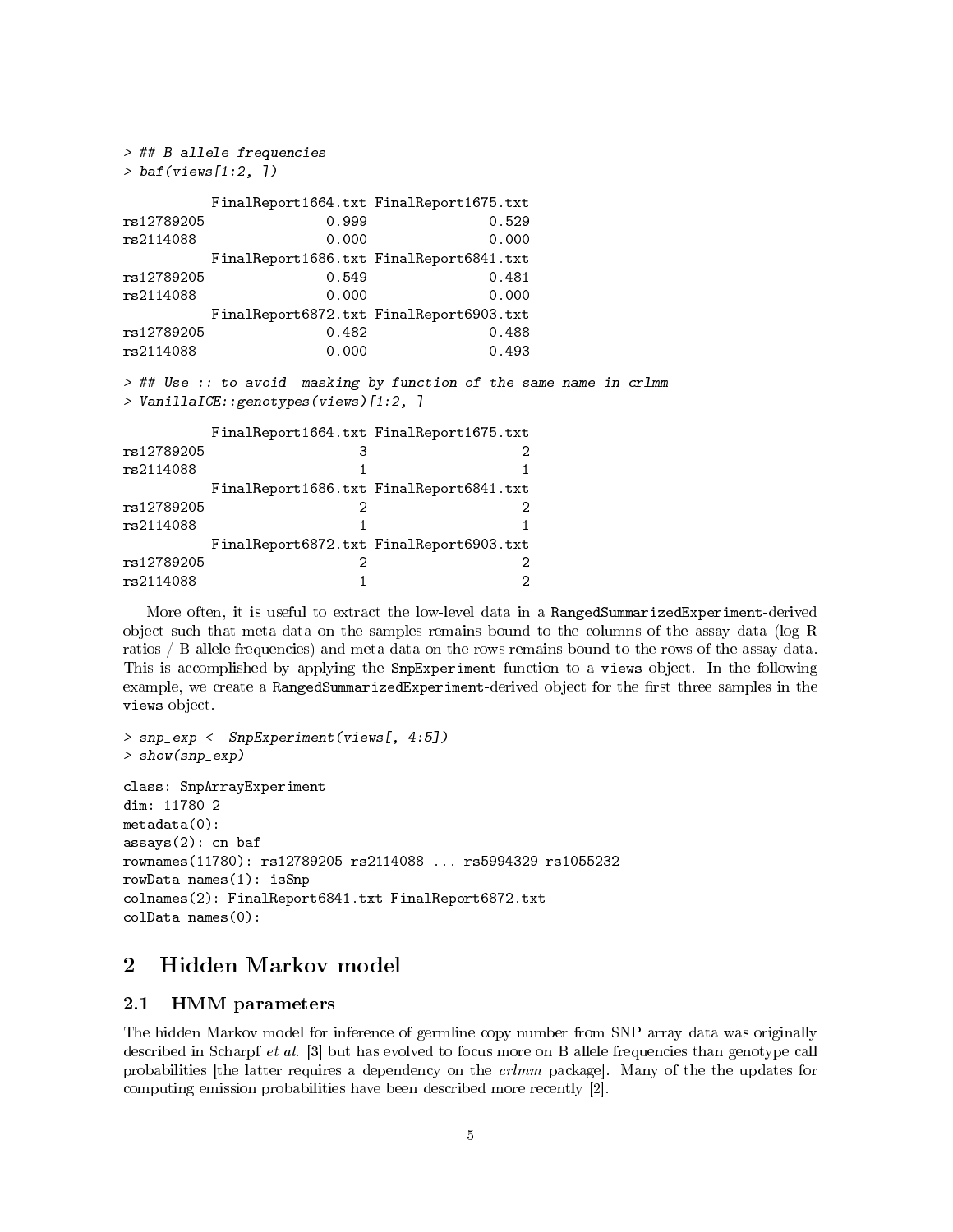Fitting the hidden Markov model to the marker-level summaries requires extracting the relevant data from a views object using the SnpExperiment function illustrated in the previous section. All user-level parameters relevant for fitting the HMM are specified in a parameter object for the emission probabilities and a parameter object for the transition probabilities. In the following code-chunk, we create a parameter object for the emission probabilities.

#### > param <- EmissionParam()

The easiest way to specify or change parameters for computing emission probabilities is through the EmissionParam constructor. For example, here we create a parameter object with the temper parameter set to 1/2:

```
> param <- EmissionParam(temper=0.5)
> show(param)
EmissionParam :
CN mean: -2, -0.4, 0, 0, 0.4, 1
CN sd: 0.6, 0.3, 0.3, 0.3, 0.3, 0.3
BAF mean: 0, 0.25, 0.33, 0.5, 0.67, 0.75, 1
BAF sd: 0.1, 0.1, 0.1, 0.1, 0.1, 0.1, 0.1
max # of EM updates: 5
initial state probabilities: 0.17, 0.17, 0.17, 0.17, 0.17, 0.17
tempering scalar: 0.5
model homozygous regions: FALSE
See temper(), cn_means(), cn_sds(),...
```
Similarly, the constructor for the TransitionParam class can be used to specify alternatives to the defaults. By not specifying an TransitionParam object, default values created by the constructor are used by the HMM in the following example.

### 2.2 Fitting the HMM

The function hmm2 fits the 6-state HMM to the  $\text{sup\_exp}$  object, returning a list-derived class (a HMMList) of the same length as the number of samples.

```
> fit <- hmm2(snp_exp, param)
> show(fit)
An object of class 'HMMList'
 Length: 2
 Use [[j]] to retrieve results for the jth sample.
  Use unlist to coerce to a 'GRanges' object.
> length(fit)
[1] 2
> ## HMM object for the first sample
> fit[[1]]
Object of class 'HMM'
 granges (no. segments) : 7
 no. duplications : 2
 no. hemizygous deletions: 0
 no. homozygous deletions: 0
See posterior(), segs(), cnvSegs(), getHmmParams(),
```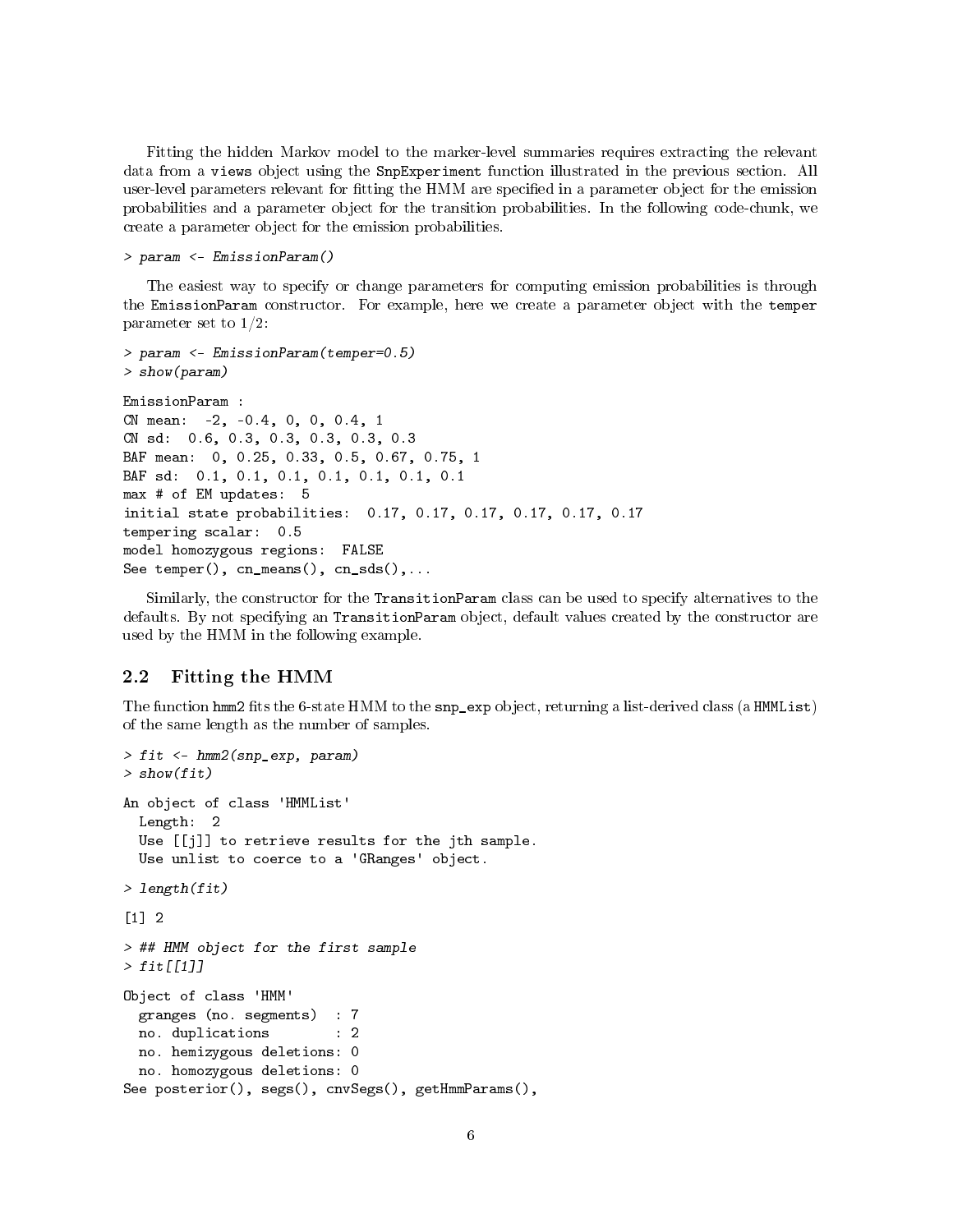### 3 Inspecting, Filtering, and plotting HMM results

Several methods are defined for the HMMList class to facilitate the selection of candidate CNVs, the filtering of technical artifacts, and to enable visualization of the HMM calls in the context of the marker-level summaries.

The fit object is an instance of the HMMList object of length three, each element corresponding to a sample:

```
> names(fit)
```
[1] "FinalReport6841.txt" "FinalReport6872.txt"

The R method \\ can be used to access the HMM summary for the results for the jth sample. For example, here we extract the HMM summary for the 2nd sample:

```
> show(fit[[2]])
```

```
Object of class 'HMM'
 granges (no. segments) : 13
 no. duplications : 1
 no. hemizygous deletions: 4
 no. homozygous deletions: 0
See posterior(), segs(), cnvSegs(), getHmmParams(),
```
Alternatively, we can use unlist to create a single GRanges-derived class containing the segmentation of all three samples

```
> head(unlist(fit), n=3)
```

```
HmmGRanges object with 3 ranges and 4 metadata columns:
    seqnames ranges strand | numberFeatures state
      <Rle> <IRanges> <Rle> <integer> <integer>
 [1] chr11 43132366-55116789 * | 1445 3
 [2] chr11 55124465-55204003 * | 29 5
 [3] chr11 55209499-67164817 * | 1963 3
      prCall id
    <numeric>
<character>
<character>
</br>
 [1] 1 FinalReport6841.txt
 [2] 1 FinalReport6841.txt
 [3] 1 FinalReport6841.txt
 -------
 seqinfo: 3 sequences from hg18 genome
```
or a GRangesList by splitting on the sample id:

```
> grl <- split(unlist(fit), unlist(fit)$id)
```
### 3.1 Filters

There are several meta-data columns stored in the GRanges-derived summary useful for filtering the set of genomic intervals. All the available parameters for filtering the fit object are stored in the parameter class FilterParam of which an instance can be created by its constructor of the same name without any arguments.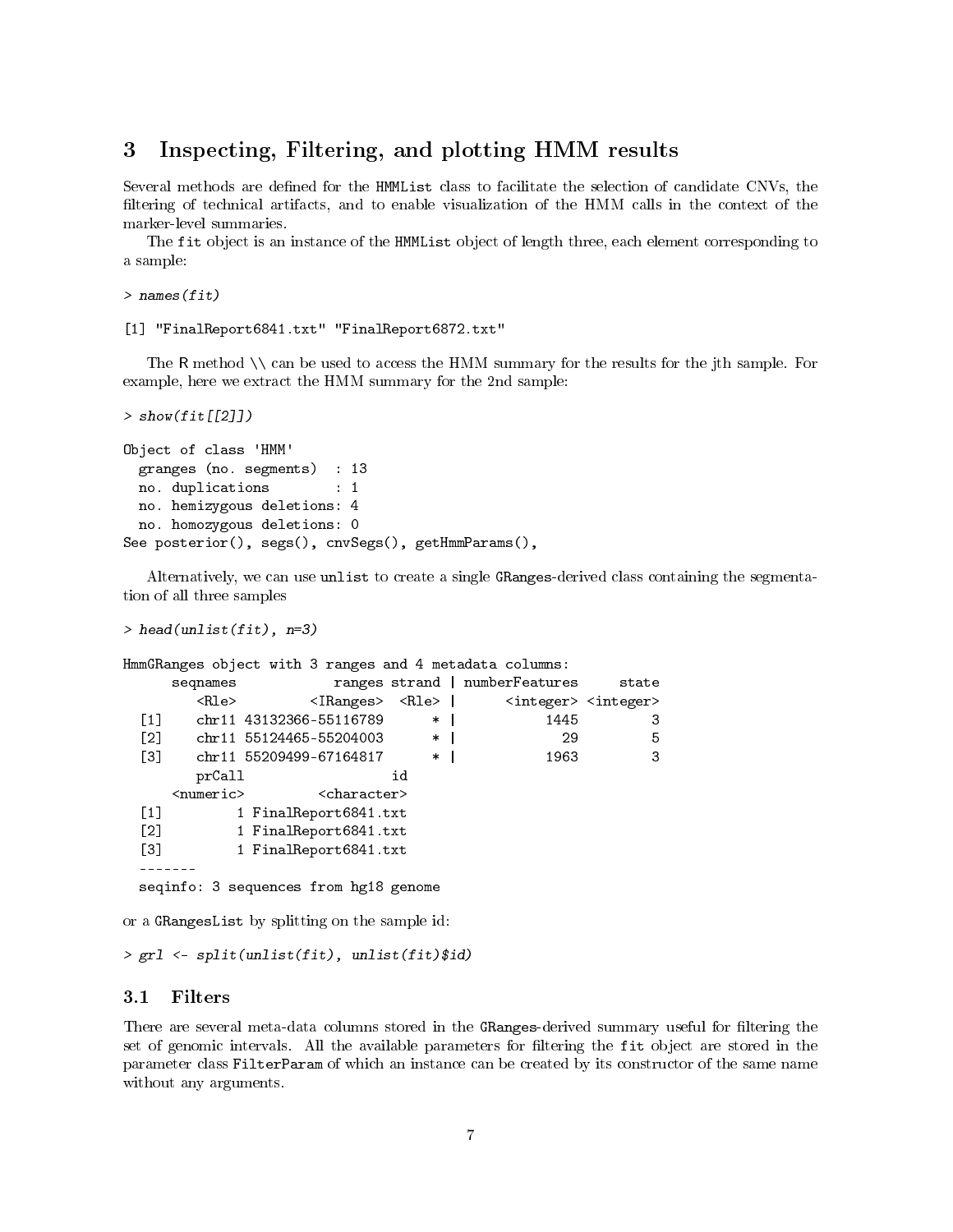```
> filter_param <- FilterParam()
> show(filter_param)
An object of class 'FilterParam'
  min. posterior probability of CNV call: 0.99
  min. no. of markers spanned by segment: 10
  min. width of segment : 1
  selected HMM states : 1, 2, 3, 4, 5, 6
  selected seqnames : chr1, chr2, chr3, chr4, chr5, chr6 ...
```
To apply the default filter parameters to the fit object, we use the cnvFilter function. The cnvFilter function returns only the set of genomic ranges satisfying the filters. For example,

> cnvFilter(fit, filter\_param)

HmmGRanges object with 18 ranges and 4 metadata columns:

|                    | seqnames                    |                                     | ranges strand | numberFeatures | state                                   |
|--------------------|-----------------------------|-------------------------------------|---------------|----------------|-----------------------------------------|
|                    | Rle                         | <iranges></iranges>                 | $<$ Rle $>$   |                | <integer> <integer></integer></integer> |
| [1]                |                             | chr11 43132366-55116789             | $\ast$        | 1445           | 3                                       |
| [2]                |                             | chr11 55124465-55204003             | $\ast$        | 29             | 5                                       |
| [3]                |                             | chr11 55209499-67164817             | $\ast$        | 1963           | 3                                       |
| [4]                | chr12                       | 21054-17482570                      | $\ast$        | 4591           | 3                                       |
| [5]                |                             | chr22 14456412-23994408             | $\ast$        | 2244           | 3                                       |
| $\cdots$           |                             |                                     |               | $\cdots$       | .                                       |
| $[14]$             |                             | chr22 18710895-19048116             | $\ast$        | 28             | 3                                       |
| $[15]$             |                             | chr22 19066315-19819918             | $\ast$        | 211            | $\overline{c}$                          |
| $\lceil 16 \rceil$ |                             | chr22 19842333-23983992             | $\ast$        | 1099           | 3                                       |
| $[17]$             |                             | chr22 23991725-24236803             | $\ast$        | 63             | 5                                       |
| [18]               |                             | chr22 24237905-29381906             | $\ast$        | 1441           | 3                                       |
|                    | prCall                      |                                     | id            |                |                                         |
|                    | $\langle$ numeric $\rangle$ | <character></character>             |               |                |                                         |
| [1]                |                             | 1 FinalReport6841.txt               |               |                |                                         |
| [2]                |                             | 1 FinalReport6841.txt               |               |                |                                         |
| [3]                |                             | 1 FinalReport6841.txt               |               |                |                                         |
| [4]                |                             | FinalReport6841.txt<br>1            |               |                |                                         |
| [5]                |                             | 1 FinalReport6841.txt               |               |                |                                         |
| $\cdots$           |                             |                                     |               |                |                                         |
| $[14]$             |                             | FinalReport6872.txt<br>$\mathbf{1}$ |               |                |                                         |
| $[15]$             |                             | 1 FinalReport6872.txt               |               |                |                                         |
| $[16]$             |                             | FinalReport6872.txt<br>1            |               |                |                                         |
| $[17]$             |                             | 1 FinalReport6872.txt               |               |                |                                         |
| [18]               |                             | FinalReport6872.txt                 |               |                |                                         |
|                    |                             |                                     |               |                |                                         |

seqinfo: 3 sequences from hg18 genome

To select only the segments with altered copy number states (states 1, 2, 5, and 6) on chromosome  $22$ , we can define the filter parameters as follows:

```
> select_cnv <- FilterParam(state=c("1", "2", "5", "6"), seqnames="chr22")
> cnvs <- cnvFilter(fit, select_cnv)
> cnvs
```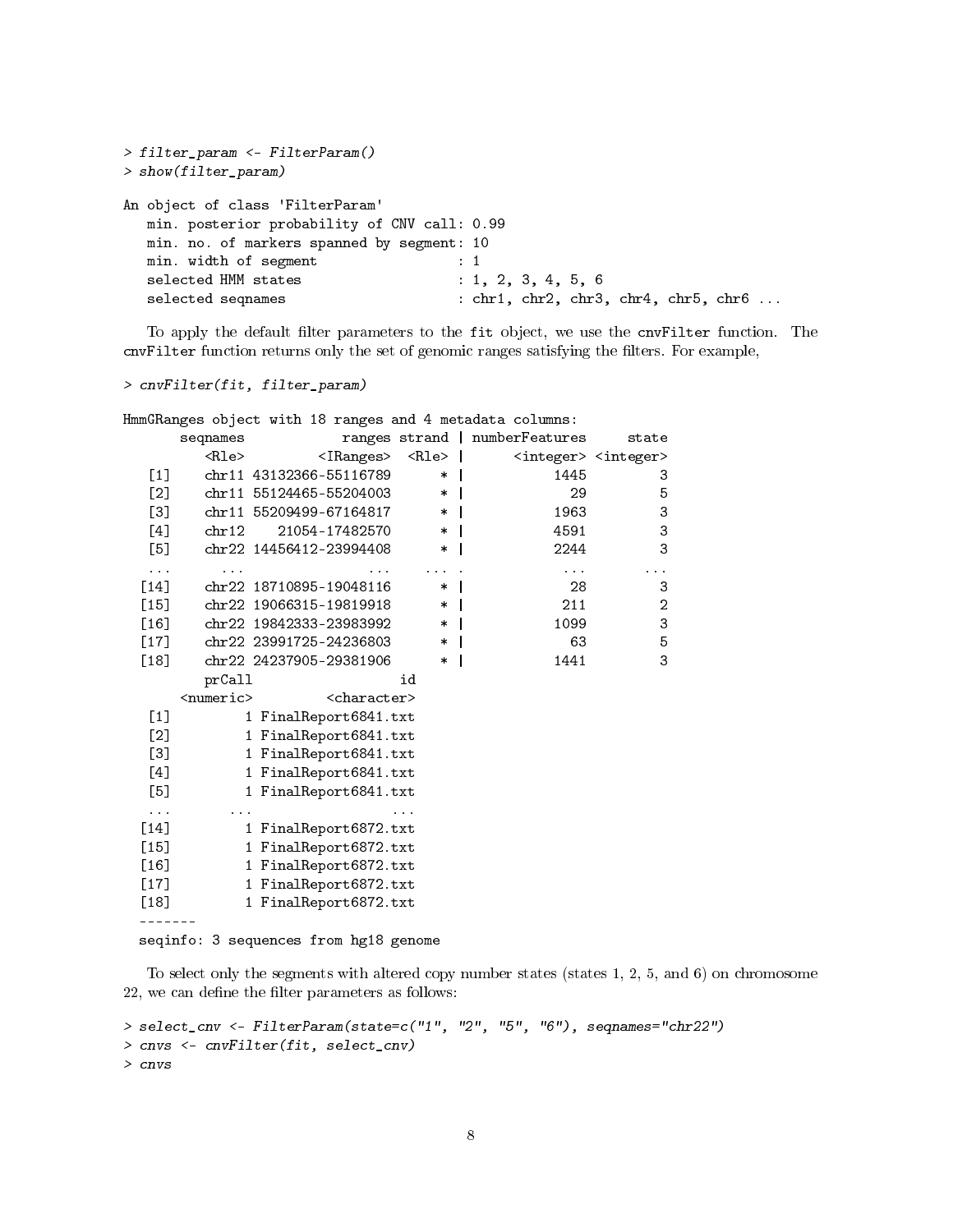```
HmmGRanges object with 6 ranges and 4 metadata columns:
    seqnames ranges strand | numberFeatures state
      <Rle> <IRanges> <Rle> <integer> <integer>
 [1] chr22 23999142-24240667 * | 65 5
 [2] chr22 17202486-17388108 * | 44 2
 [3] chr22 17405381-17633332 * | 48 2
 [4] chr22 17690812-18693299 * | 281 2
 [5] chr22 19066315-19819918 * | 211 2
 [6] chr22 23991725-24236803 * | 63 5
      prCall id
    <numeric> <character>
 [1] 1 FinalReport6841.txt
 [2] 1 FinalReport6872.txt
 [3] 1 FinalReport6872.txt
 [4] 1 FinalReport6872.txt
 [5] 1 FinalReport6872.txt
 [6] 1 FinalReport6872.txt
 -------
 seqinfo: 3 sequences from hg18 genome
```
### 3.2 Visualization

#### 3.2.1 Trellis graphics for low-level summaries

Visualization of the CNVs in the context of the lower-level summaries is acheived through a combination of grid and the grid-derived graphics provided by lattice. The xyplotList and constructor HmmTrellisParam should be sufficient for producing a decent graphic using the default settings. In the following code chunk, we create a trellis object for each CNV segment.

```
> trellis_param <- HmmTrellisParam()
> cnvList <- split(cnvs, cnvs$id)
> figList <- xyplotList(cnvList, snp_exp, trellis_param)
> names(figList)
```
#### [1] "FinalReport6841.txt" "FinalReport6872.txt"

Each element in figList is a trellis object and can be displayed using print.

```
> class(figList[["FinalReport6841.csv"]][[1]])
```

```
[1] "NULL"
```
### 3.2.2 Layout using grid

```
> fig1 <- figList[["FinalReport6841.csv"]][[1]]
```

```
> vps <- viewports()
> xygrid(fig1, vps, cnvList[[1]][1])
```
NULL

A hemizygous deletion on chromosome 22 is split into too many regions.

```
> cnvs_sample2 <- cnvList[[2]]
> cnvs_sample2
```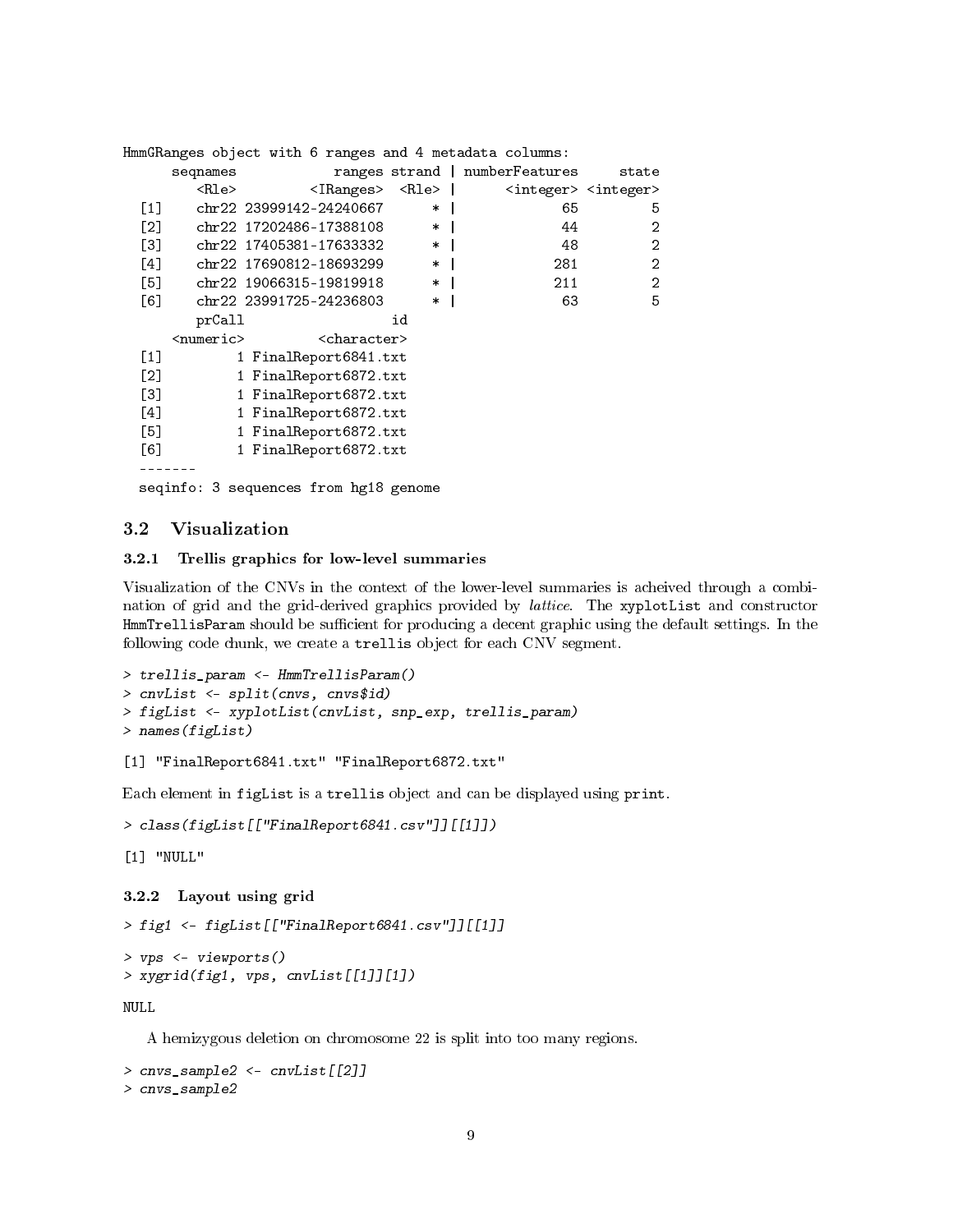FinalReport6841.txt chr22: 23,999.1−24,240.7kb  $CN=3$ Pr(CN|data)=1

Error using packet 1 no file found

Figure 1: A single-copy duplication (state 5).

HmmGRanges object with 5 ranges and 4 metadata columns: ranges strand | numberFeatures state <Rle> <IRanges> <Rle> | <integer> <integer>  $[1]$  chr22 17202486-17388108 \* | 44 2  $[2]$  chr22 17405381-17633332 \* | 48 2<br>  $[3]$  chr22 17690812-18693299 \* | 281 2 [3] chr22 17690812-18693299 \* | 281 [4] chr22 19066315-19819918 \* | 211 2 [5] chr22 23991725-24236803 \* | 63 5 prCall id <numeric> <character> [1] 1 FinalReport6872.txt [2] 1 FinalReport6872.txt [3] 1 FinalReport6872.txt [4] 1 FinalReport6872.txt [5] 1 FinalReport6872.txt ------ seqinfo: 3 sequences from hg18 genome

> xygrid(figList[[2]][[1]], vps, cnvs\_sample2[1])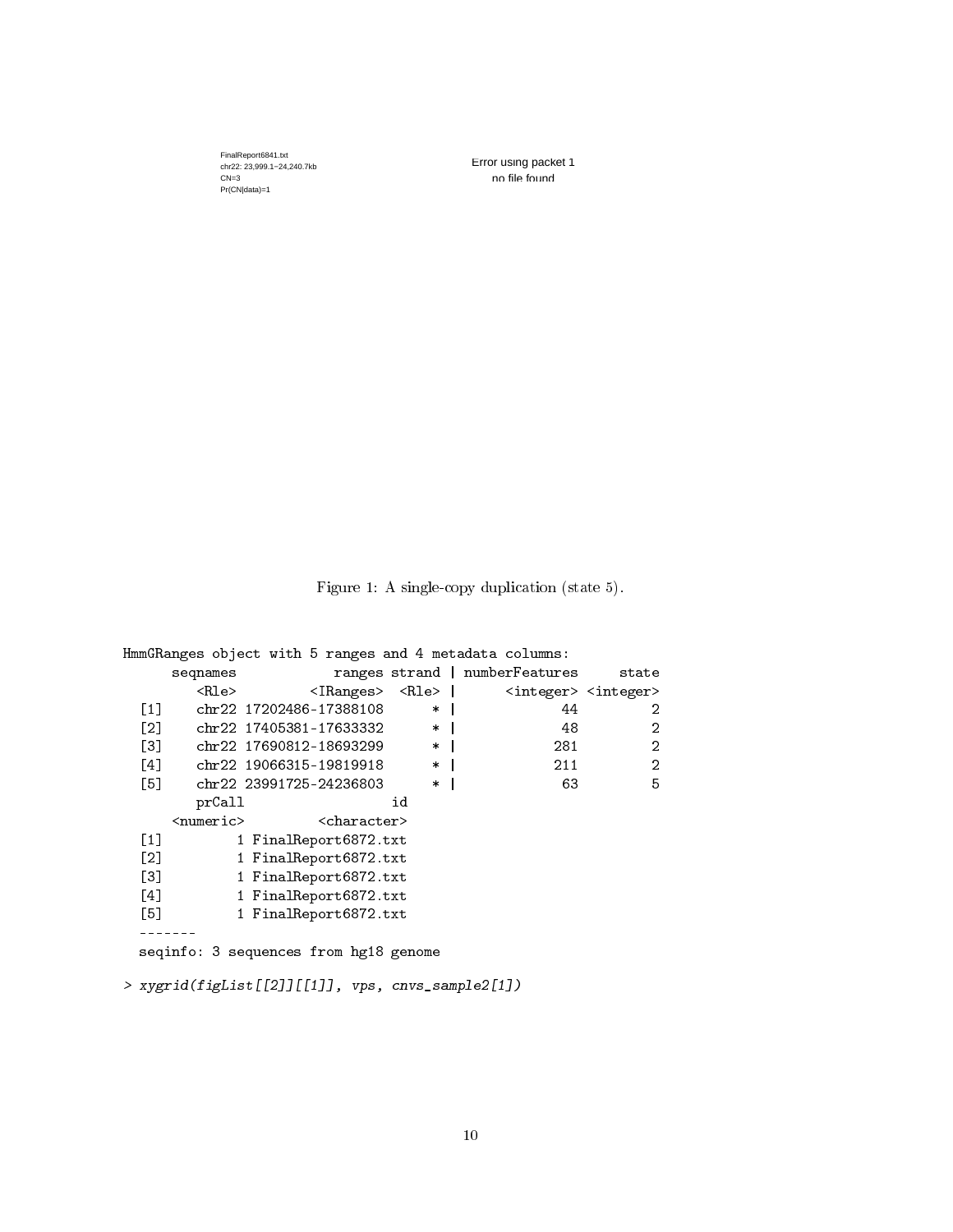

Combining the adjacent hemizygous deletions through reduce provides a more satisfying segmentation of this data.

```
> cnvs_sample2r <- reduce(cnvs_sample2, min.gapwidth=500e3)
> fig2 <- xyplotList(cnvs_sample2r, snp_exp)
```
# Parallelization

As the HMM is fit independently to each sample, parallelization is straightforward. In the following unevaluated code chunk, we set up a parallel environment using the R packages snow and foreach.

```
> library(foreach)
> library(snow)
> library(doSNOW)
> cl <- makeCluster(2, type="SOCK")
> registerDoSNOW(cl)
> results <- hmm2(snp_exp)
> stopCluster(cl)
```
# Citing this software

Robert B Scharpf, Giovanni Parmigiani, Jonathan Pevsner, and Ingo Ruczinski. Hidden Markov models for the assessment of chromosomal alterations using high-throughput SNP arrays. Annals of Applied  $Statistics, 2(2): 687-713, 2008.$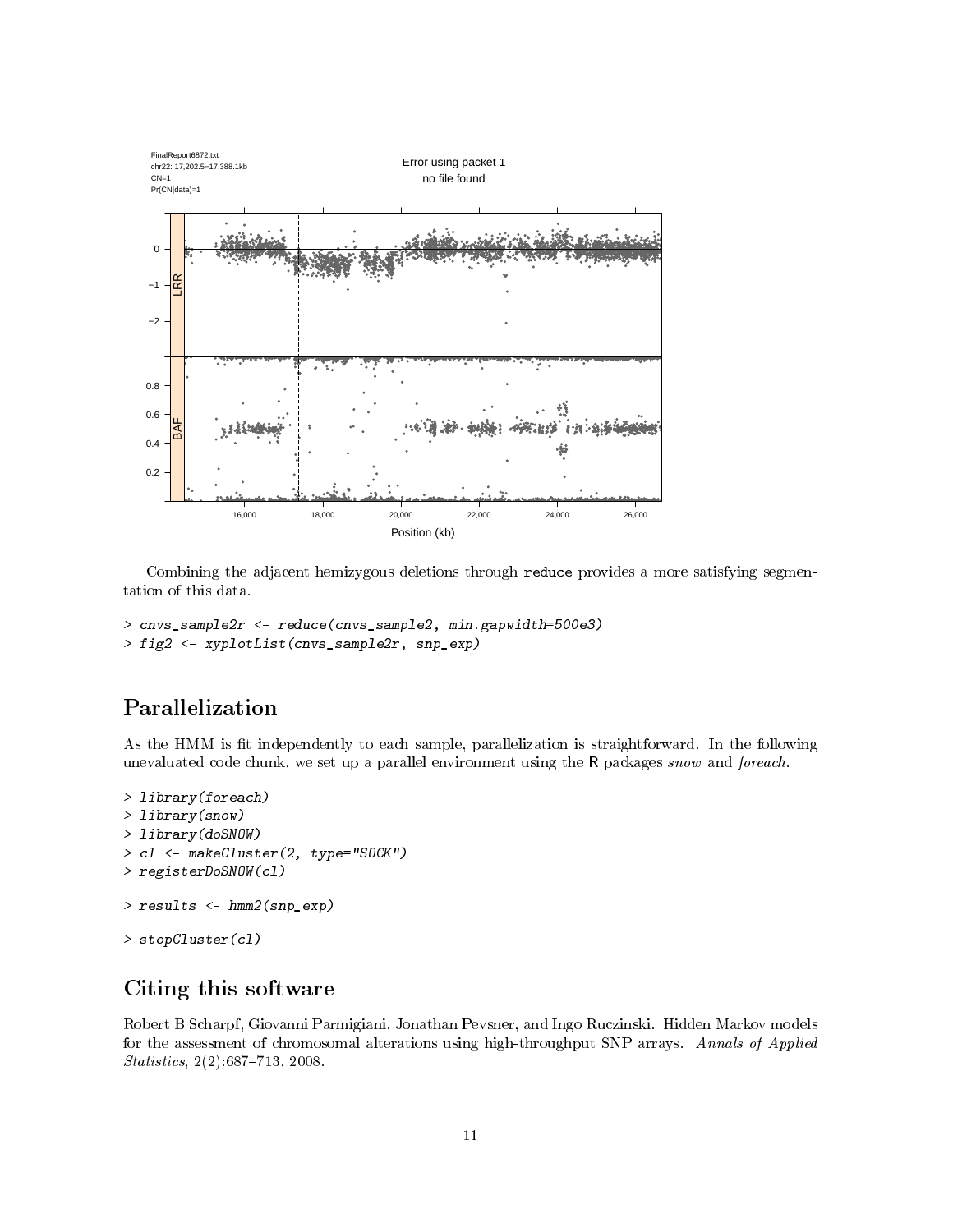

Figure 2: A hemizygous deletion (state 2) on chromosome 22 after merging adjacent hemizygous CNV calls.

## Session Information

The version number of R and packages loaded for generating the vignette were:

- R version 4.2.0 RC (2022-04-21 r82226), x86\_64-pc-linux-gnu
- Locale: LC\_CTYPE=en\_US.UTF-8, LC\_NUMERIC=C, LC\_TIME=en\_GB, LC\_COLLATE=C, LC\_MONETARY=en\_US.UTF-8, LC\_MESSAGES=en\_US.UTF-8, LC\_PAPER=en\_US.UTF-8, LC\_NAME=C, LC\_ADDRESS=C, LC\_TELEPHONE=C, LC\_MEASUREMENT=en\_US.UTF-8, LC\_IDENTIFICATION=C
- Running under: Ubuntu 20.04.4 LTS
- Matrix products: default
- BLAS: /home/biocbuild/bbs-3.16-bioc/R/lib/libRblas.so
- LAPACK: /home/biocbuild/bbs-3.16-bioc/R/lib/libRlapack.so
- Base packages: base, datasets, grDevices, graphics, methods, stats, stats4, utils
- Other packages: BSgenome 1.65.0, BSgenome.Hsapiens.UCSC.hg18 1.3.1000, Biobase 2.57.0, BiocGenerics 0.43.0, Biostrings 2.65.0, GenomeInfoDb 1.33.0, GenomicRanges 1.49.0, IRanges 2.31.0, MatrixGenerics 1.9.0, S4Vectors 0.35.0, SummarizedExperiment 1.27.0, VanillaICE 1.59.0, XVector 0.37.0, data.table 1.14.2, foreach 1.5.2, matrixStats 0.62.0, rtracklayer 1.57.0